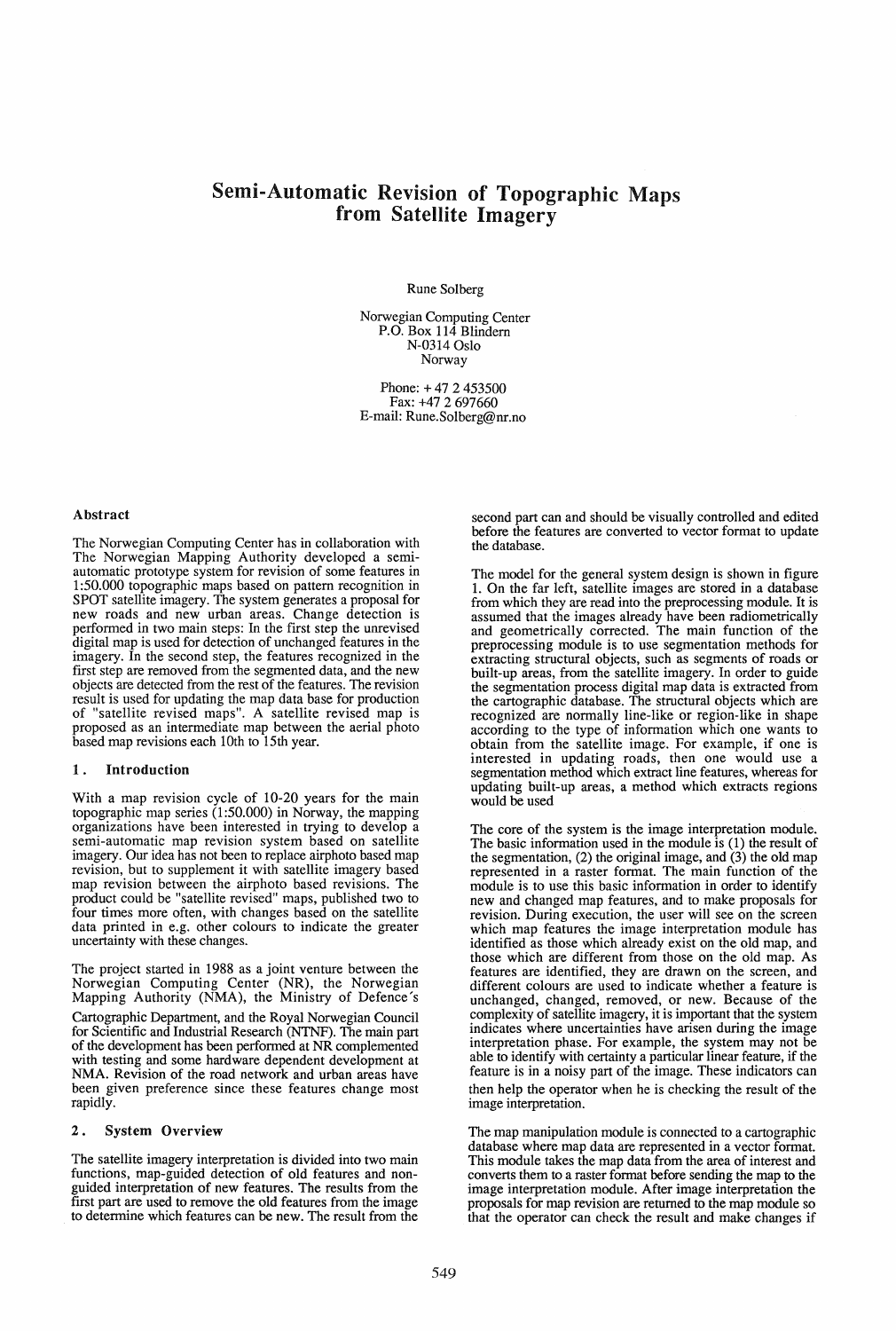# *Figure* 1. *Main design of the prototype system.*

required. When making these changes, the operator uses editing functions similar to those found on most digital mapping systems. The final revised map is then used to update the cartographic database.

In Norway, the map features for which there is the greatest requirement for revision are: roads, built-up areas, forested areas, and power lines. In this project, it has been decided to concentrate on roads and built-up areas.

#### 3. Map-guided Detection of Old Objects

The old unrevised map is here used to guide the interpretation process. The relevant map features are converted to an internal raster format. Raster format is a more suitable representation of the map than vector for our applications, especially because the spatial relations are represented in a direct way as in the satellite imagery. Some information is built into the raster points, e.g. pointers to the neighbour points for each road raster point.

#### *3.1 Roads*

Roads are typically line structures with higher reflectance in the visible part of the electromagnetic spectrum than the surrounding environment, at least when the surrounding environment is covered by vegetation. We have found two suitable algorithms for the extraction of brighter lines on a darker background: "Original Minus Median" (Graça 1987) and "Template Matching" (Wang & Howart 1987).

The idea behind the first method is that the median filter suppresses singular and one dimensional structures, i.e. points and very thin lines. Accordingly, an image made by subtracting the smoothed median filtered image from the original image should contain line features and points. The points are regarded as noise here.

In the second algorithm, the image is filtered by a set of templates representing local line structure. The filter response values are measurements of how well the corresponding templates match the local line geometry represented by the templates. Fourteen templates are used, each with a pattern of weight numbers representing a smooth line of three pixels. The pixel values in the resulting image are the maximum response values from the filtes.

The interpretation algorithm described below uses the segmentation result directly as a "feature image" and a thresholded version of it as a binary image. The threshold is set by the user. The binary image is partly "cleaned up" by noise reduction consisting of two straightforward filter operators removing isolated single pixels and pixel pairs in two passes. In the first pass one pixel from each pixel pair is removed, in the second pass all isolated single pixels are removed.

Interpretation of the segmented image is performed as a line tracing process. Each road network in the raster map is located by a scan search. When a network is located, it is traced pixel by pixel. A dynamic list of junctions is kept to assure that each segment connected to the junctions are traced. Tracing is performed in parallel in the map and in the image. The map tracing is the active part guiding the position and direction of search for the road counterpart in the image data. The satellite imagery has in advance been geometrically transformed to the map coordinate system, however, corresponding objects can have slightly different positions due to small geometric errors in the image and map generalization. The system has therefore been designed to tolerate positional errors less than a user-defined constant. However, the topological relations have to be equivalent in the map and image.

The interpretation process dynamically selects between two interpretation algorithms. The least CPU-consuming is just to check if a line point is present in the binary image. However, a line point will only be present in the binary image if the contrast to the surrounding environment is relatively high (and the threshold has to be set relatively high to suppress as much noise as possible). When a line point cannot be found in the binary image, a profile analysing algorithm is performed on the feature image data. Intensity profiles are extracted in the different possible continuations for the road. The first derivative profiles are computed and analysed to locate a possible intensity top that can be the line continuation. The algorithm includes procedures to distinguish between small local intensity tops and less local tops.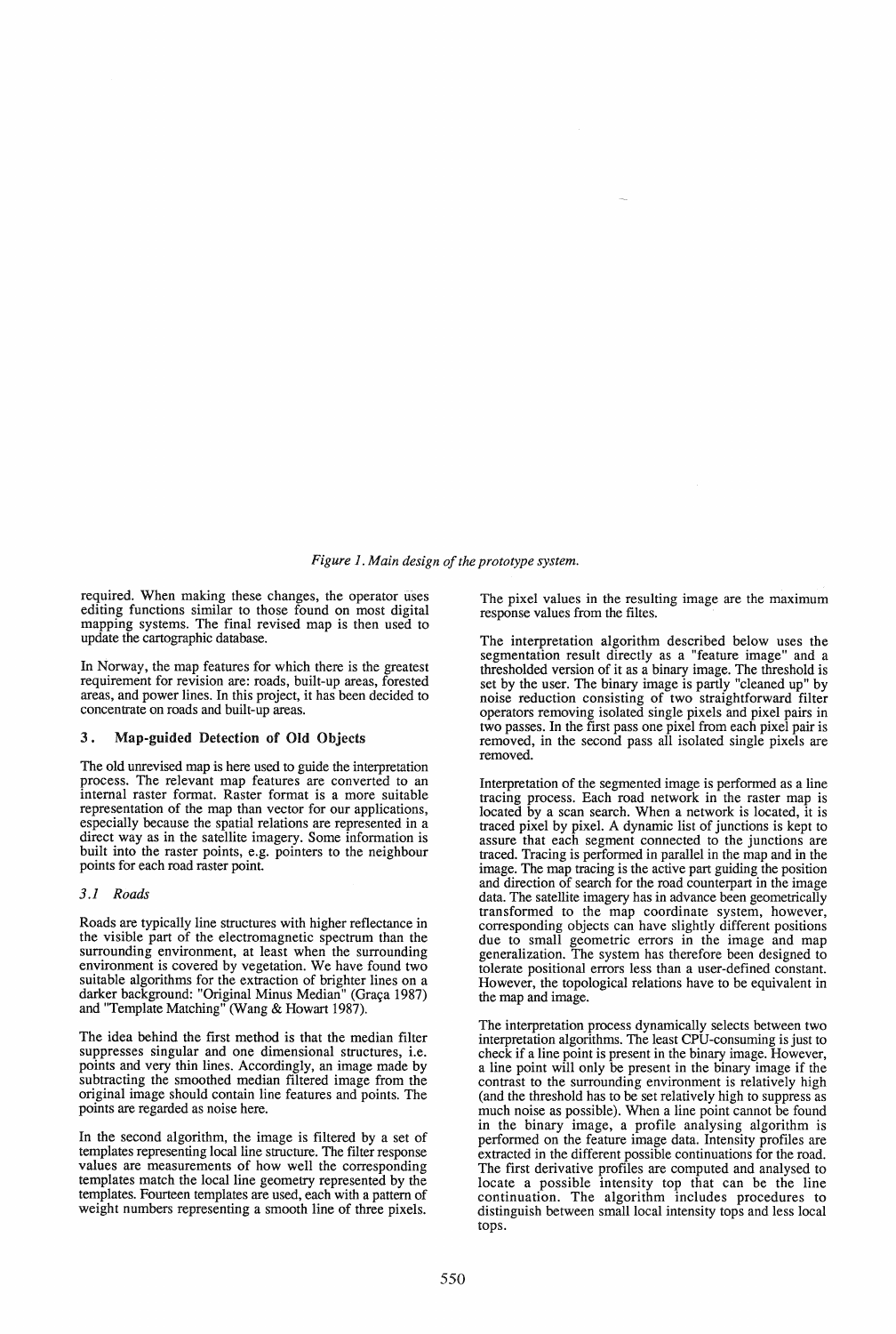A new map is produced by the interpretation process. Each map point gets a label telling whether it was recognized in the image data or not. The map is inspected by the user. Larger continuious parts of the road network which not were detected may represent removed roads and should be further visually checked.

#### *3.2 Water Bodies*

The main pupose of detecting water bodies is to locate sea shore line segments that can be confused with road segments.

The system includes interpretation of seas, lakes and rivers. For seas and lakes both water areas and the edges (sea shores) can be interpretated. Rivers are interpretated as darker lines against a brighter background. The interpretation process follows the same overall strategy as for roads.

Segmentation of sea shores is performed by a filtering algorithm analog to the "template matching" described in the previous section, except that edges are extracted instead of lines. The water areas are segmented by statistical classification performed outside the AUTOS AT system. Rivers are segmented by line template matching on a negative image.

### *3.3 Urban Areas*

A method, named line interference filtering, has been developed to recognize urban areas. The idea behind the algorithm is the assumption that recognition of the road network is crucial for visual recognition of urban areas. Accordingly, the method first extracts the road network from the imagery, then a fIltering operation is performed extracting areas where the line density is high. The resulting image is finally postprocessed.

The "template matching" method described in section 3.1 is also used for detection of roads in urban areas. After template matching noise reduction is performed. The line segments is then thinned to single pixel width. The thinning operator is implemented as an iterative flltering operator, using 32 fIlters of size 3x3 representing different patterns of line edges. During each iteration, the filters remove pixels first from the left, then from the right until the line thikness is one pixel. The algorithm preserves the center pixel of the thinned lines. Thinning of our result images is obtained within 3-4 iterations for the test data.

The idea behind interference filtering is to make an operator that generates some kind of interaction between lines with a response that is proportional to local line density. At least two lines must be present to create an interaction. This means that single lines, as single roads and the coastline, will not create any response.

With a two-dimensional filter it is difficult to ensure that a line will not make interference with itself. To avoid this problem we designed one-dimensional filters, and these filters are run on only the parts of the lines that have an orientation that is close to orthogonal to the orientation of the filters.

The interference process is divided into three steps:

Decompose the line structures in the binary image into four new images containing respectively nearly vertical, horizontal, left-diagonal and right-diagonal lines.

Generate interference between the nearly vertical lines with a horizontal filter, between the near horizontal lines with a vertical fIlter, and so on.

3. Combine the four images into one image.

Step 1 is performed by filtering the binary image with the four simple fllters in figure 2. Each fllter extracts lines with orientation  $\pm \pi/4$  of the direction the filter is designed for. Hence, all directions should be covered by two orthogonal filters (e.g. the horizontal and vertical fIlter). However, we have included the two diagonal orientations to make a smoother combined image in step 3.

Figure 3 shows the four simple interference filters. The fllter response is equal to the number of lines covered by the filtermask. The interference fIlter operation is designed in such a way that a filter will not response if only the left or the right hand side of the center point of the filter covers lines. At least one line must be covered by the other part of the fllter. The design ensures that the borders of the urban areas are preserved (defined by the outermost road).

## 4. Detection of New Objects

#### *4.1 Roads*

A feature image generated by template matching as described in section 3.1 is used. The feature image is manually thresholded with a relatively high threshold value to limit the amount of noise. The recognition result is, however, not very sensitive to the value selected. The detection algorithm is using both a feature image and a binary thresholded image.

In addition to roads the binary image will contain a lot of line segments that are not roads. Especially the coastline will appear very roadlike. The resulting map from map-guided detection of the water bodies is therefore used to remove all line segments having about the same position as the sea shores. In addition, lines inside larger urban areas, both old and the new areas detected as described in section 4.2 below, are removed. The road network inside urban areas is too complicated and detailed to be well recognized in imagery with a resolution of 20 and 10 m. The AUTOSAT system handles these areas just as urban areas without trying to extract any more information about them. However, small areas are not removed to limit the number of gaps generated in the main roads by removed urban areas.

The resulting binary image still contains some noise. The noise will often appear as short lines in a more or less random pattern. Visually, one will often see that these lines probably are not part of the road network (the random orientation), and for the same reasons these lines will be removed by the system at a later stage in the recognition process.

*Figure* 2. *The four one-dimensional filters for extraction of (respectively, from left to right)) nearly horizontal, vertical, right diagonal, and left diagonal line structures.* 

*Figure* 3. *The four one-dimensional filters to generate interference between (respectively,from left to right), nearly horizontal, vertical, right diagonal and left diagonal line structures.*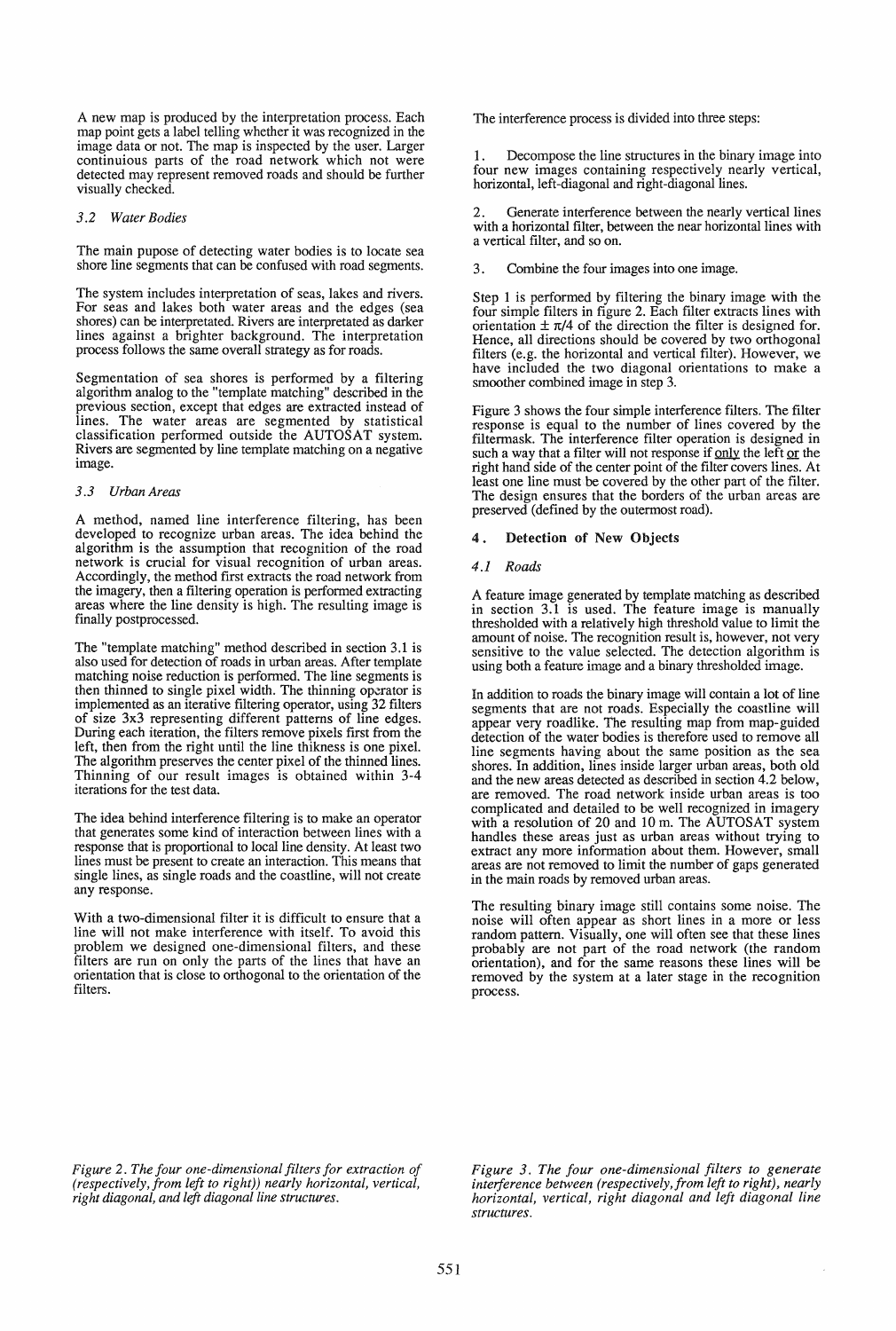*Figure* 4. *The result from map-guided detection of old roads. Recognized road segments are shown in white, and non- recognized in black. The subsection to the left shows an area* 

The line pattern in the binary image is now decomposed to elementary line segments, i.e. line segments with only two ends. The end points are labeled in the image, and for each elementary line segment a computer object containing a parametric description of the segment is created. The computer objects contain, amongst other information, the general orientation of the line ends, the position of the line, and its length.

The system uses a prototype description of a road line to determine "the profile" of the recognition process. Amongst others, the prototype contains information about how large gaps in binary lines can be, how large gaps in feature lines can be (i.e. sections of the road where there are no contrast to the surrounding environment), and how curved roads can be.

When the system has generated a description object for each line segment, each segment/description object and its neighbours are checked to determine if any of the neighbouring line segments possibly can be a part of the same road. The distance between end points and the relative orientation of the line ends are computed. For each relevant pair of neighbours a possibility value for a connection line between them is calculated. Each possibility value is a product of partial possibility values. E.g., one of the partial values is relative orientation between the two line segments:

# $S_0 = ((-\Delta \alpha/\alpha_{max}) + 1) K_{\alpha}$

where  $\Delta \alpha$  is the orientation difference between the line ends,  $\alpha_{\text{max}}$  is the maximal orientation angle difference that can be accepted, and  $K_{\alpha}$  is a weight constant.

The neighbouring line pair which has the highest possibility value determines the connection line hypothesis. Each hypothesis is tested by trying to recognize a connection line in the feature image. The profile analysis algorithm mentioned in section 3.1 is used. Small gaps in the line, sections where no line structure is present, can be accepted according to the value set for the "feature line gaps" parameter. If a line structure is detected, a corresponding line is generated in the binary image, and the two neighbouring lines and their connection line are joined to form one line object.

Before making the proposal for new roads in the map, small line segments which could not be connected to other line segments are removed. These segments are supposed to be *where larger parts of the road were not detected due to shadows from a steep,forest covered hill.* 

"noise". The resulting image can be visually compared with the old map and the original image as a background and manually edited by the user. The line structures accepted as new roads are then converted to the internal raster format, and the structures are linked to the old road network. The new roads in the resulting map are then converted to vector format and integrated with the old vector map.

#### *4.2 Urban Areas*

Two versions of the thresholded feature image (the line interference image) have been used as a binary image: First the thresholded smoothed feature image, and secondly the thresholded original feature image. By smoothing the feature image, noise reduction is achieved before recognition of urban areas. By using the thresholded original feature image more information is present, leaving smoothing as a postoperation to the recognition process.

The postprocessing analysis is built on knowledge about urban area features in satellite images, and how urban areas in maps are marked is important. Such features are size, smoothness of area contours, inner holes, and road density.

The algorithm consists of the following steps:

The information from the old map is added to the binary image pixel: Pixels in the old map representing old urban areas which are not candidate urban pixels in the binary image, are set to urban pixels.

2. The candidate urban areas in the binary image is traversed in order to mark the areas and simultanously generate a data description object for each isolated area (connected structure of pixels). Data description objects are generated for the following structures:

- connected structures of pixels
- outer border for these connected structures
- inner holes in the connected structures.

Each connected structure is a candidate urban area. Features, such as the number of pixels,extention (maximum and minimum (x,y) coordinates), and position are calculated for all three kinds of area objects.

For the connected structures the number of pixels, Nf, in the feature image where more than N1 lines have interfered, is calculated. The candidate area description objects are linked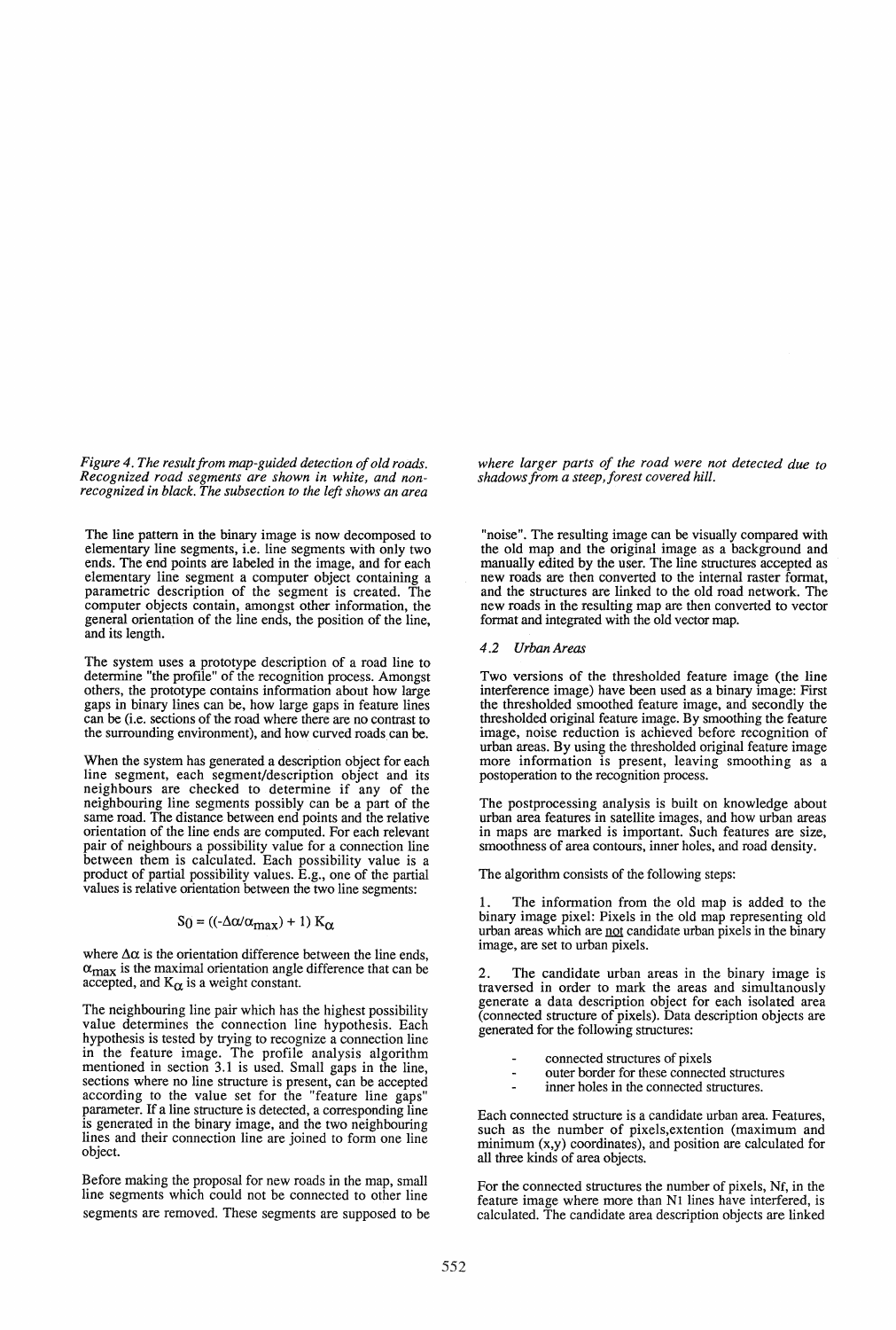together in a pointer list during the scanning. Each candidate area description object points to its outer border description object, and to the list of inner hole description objects. For the outer border the area is also a measure of border length.

3. The list of area objects is traversed in order to decide whether candidate area objects should be accepted or rejected. The rejection criteria are:

- area size  $\langle N_{\text{min}}\rangle$
- Nf < Nfmin

4. Holes in the accepted area objects are filled on these conditions:

less Absolute size: Number of pixels in the hole is

> Nhmin Relative size: Size of hole is less than Ph percent of total area.

Holes having more pixels than the absolute size are never removed.

5. The resulting image containing the accepted area structures is optionally smoothed and thresholded. The smoothing is required if the binary image was the nonsmoothed thresholded interference image. A standard median filter with kernel size 5x5 is used.

The following parameter values have been used in our tests:

 $N_1 = 3$  $N$ fmin = 4  $Nmin = 2$  $N$ hmin = 40<br>Ph = 7  $=7$ 

These values are set partly as a result of experiments and partly due to knowledge about the response values in known urban areas in the interference image. More test scenes are necessary to determine the optimum parameter value.

#### 5. Results

The interpretation system has been tested on a SPOT scene of Værnes near Trondheim in Norway. A 512x512 subimage from band 1 has been used (the green band, 20m resolution, see fig. 4) for detection of roads and urban areas, and band 3 (near-infrared) for detection of water bodies.

*Figure* 5. *a) (upper left) shows the result from template matching ("thefeature image"). The thresholded image is to the upper left (b), and the thresholded image after removing line segments in urban areas and the costline is to the lower* 

*left (c). To the lower right is the result from the road detection algorithm. A larger forest road is completely recognized (d).*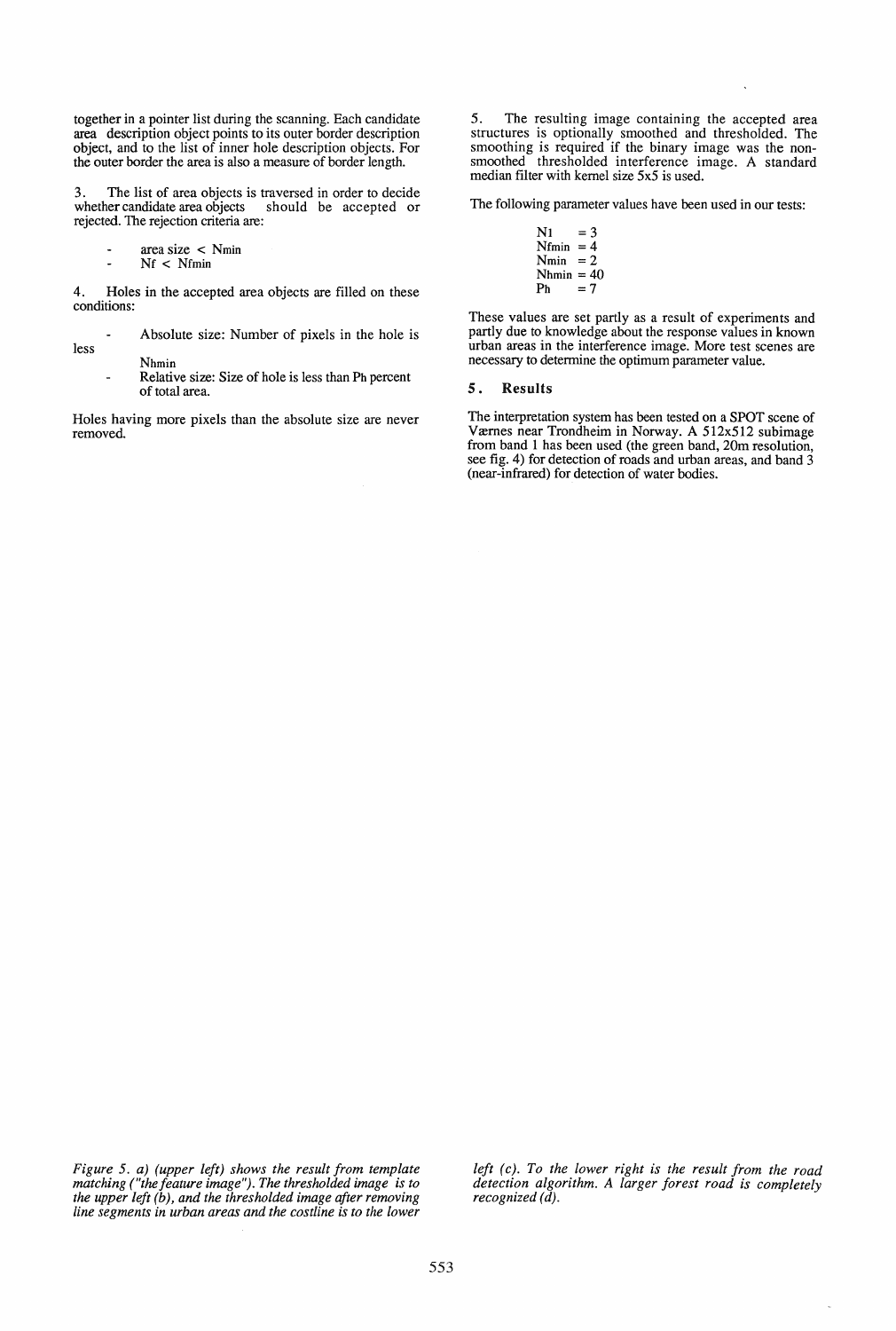# *5.1 Roads*

Segmentation by "original minus median" gave a noisy result with a lot of small pixel segments. The smallest segments were deleted by the noise filters. In addition, the method is extremely sensitive to the threshold level. Only level 131 gave acceptable results. The template matching method was not sensitive to the threshold level and contained much less noise. However, the lines were wider using this method. We selected the template matching result for further processing.

The result of map-guided detection is shown in fig. 4. While interpretating the image, the feature image and profile analysis was used 73% of the time, the binary image was used in the remaining 27%. 76% of the roads were recognized. From the 24% not recognized 16% can be eliminated as noise (small parts a few pixels long which were not detected due to poor contrast or too large map generalization). This noise could be removed by postprocessing. The remaining 8% should be controlled visually by the user. Two larger road sections were not recognized for reasons of poor contrast and map generalization. One of these sections followed the coastline and had therefore been moved on the map more than our maximum distance difference parameter of 40 m in the terrain (this section amounts to 3%). The other section that was not found was lying in a shaded area caused by a relatively steep hill. Neither of the sections could be found by visual inspection of the original image data while performing interactive contrast enhancement.

Various steps for detection of new roads are shown in fig. 5. Fig. 5 a) shows the resulting image from template matching, described in section 2.1, of a lower middle section of our described in section 2.1, of a lower middle section of our test scene, (band 1). In fig. 5 b) are the thinned line structures of the result from the template matching segmentation. Threshold value 13 has been used. Fig. 5 c) shows the result after removing the old, recognized roads and coastline, and the line structures present within old and proposed new urban areas. Lines within urban areas having an area of less than 100 pixels are, however, not removed to reduce the number of gaps generated in the line structures. Fig. 5 d) shows the result after the generation and testing of the hypothetical connection lines. For verified connection lines there have been generated lines in the binary image. Lines having a length less than 15 pixels are removed.

The large proposed road structure is a new forest road, and the complete road has been well recognized as one connected line. The straight line in the upper right part of the image is a pier. Most of the remaining line structures are private roads. The private roads were not present in the old map data so they were not removed and therefore proposed as new roads.

#### *5.2 Water Bodies*

SPOT band 3 (near-infrared) was used for interpretation of hydrographic features. For interpretation of the sea shores the system used the binary segmented image 62% of the time and band 3 directly for profile analysis 38 % of the time. 76% of the shores were recognized. From the 24% unrecognized 5% were due to real changes of the sea shore. A relatively large sea area had been filled in. The largest section of the 19% that were unchanged and undetected was again in a shaded area caused by a steep hill (the section amounts to about 5% of the unrecognized shores).

 $2\%$  of the sea and lake <u>areas</u> were not detected. The changed<br>areas amounts to about  $2/3$  of this. The rest of the areas were<br>mainly classified as land due to shallow water (sea bottom<br>was clearly visible in the water rivers were reconized (only rivers wide enough to be represented with two lines were present in our map data). The borders of the rivers were detected using a binary image 52% of the time and a dark line feature image  $48\%$  of the time.

#### *5.3 Urban Areas*

The template matching algorithm was applied to extract line features. The thinned line feature image is shown in figure 6, while the resulting image from interference filtering is shown in figure 7. As expected, other line structures than roads have responded and created "noise". The airport in our test scene has given considerable response, as well as parts of the coastline, road intersections in rural areas and roads going into the urban areas.

The interference image is smoothed and thresholded before the recognition. In map guided recognition, 93% of the urban areas marked in the last map revision are recognized. The unrecognized parts are mostly in the outer edges of the areas.

The proposed urban areas from unguided recognition is shown in figure 8. The manually updated urban areas are are shown in figure 9 (air photo based revision). In general, the result is a coarse approximation to the new map data with some exceptions. Some small groups of urban areas are connected to larger structures, and the proposed new areas often tend to be somewhat larger than in the map. Some noisy areas are also present, and the airport has been detected as an urban area (correct?).

*Figure* 6. *The thresholded and thinned line image. To the right is a subsection of the image to the left showing an urban area* (Værnes).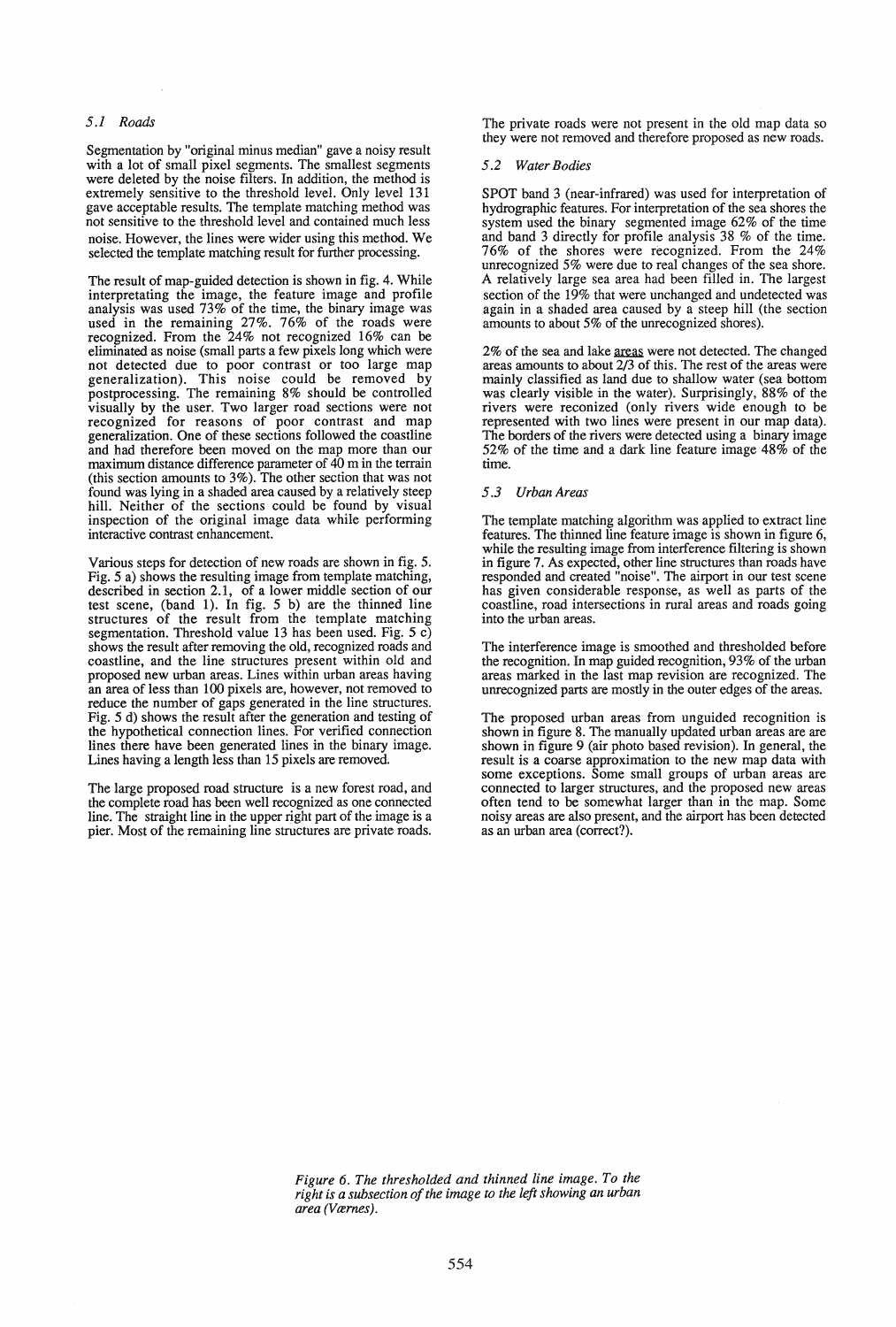*Figure* 7. *The resulting image from interference filtering before postprocessing.* 

The method is fairly robust with regard to the parameter settings, except for the parameter Nfmin.

The results from the line interference operator have been compared to 1) multispectral classification 2) classification using two texture bands in addition to the multispectral bands, and 3) Multivariate Image Analysis (MIA).

In 1) and 2) a maximum-likelihood classifier was used. Several measures of texture are described in the literature. In Haralick 1973, 14 different measures are defined. The 11 first of these have. all been tested. The measures "sum of squares: variance" and "entropy" turned out to give the best results and these two measures have been used here. Four classes were used in the classification task. Class statistics were generated from training areas. The classification result for class urban was smoothed by a median filter of size 3x3. For both results 88% of the old urban areas are recognized, however, when texture was used fewer areas were wrongly proposed us urban. The unrecognized parts were mainly in the outer edges. The central urban area was recognized retaining the V-shape, as well as other smaller areas, but

there were large areas which did not correspond to urban areas. Both results are inferior to the results from interference filtering. However, the classification results are sensitive to the class statistics. Defining more classes and combining the classification results could improve the overall result.

The MIA system (Esbensen et al. 1989) is developed for multiband imagery and calculates principal components of the multiband image. These are visualized pairwise in "scoreplots", allowing for tentative class delineations in the feature space. MIA was applied on SPOT band 1 and 2, in addition to four texture images made from band 1 with the texture features "contrast", "sum of squares: variance", "sum variance", and "entropy" (defined in Haralick 1973). MIA outlined noisy candidate urban areas which were further processed by 3x3 median filtering, three iterations of dilation and two iterations of erosion, followed by 9x9 median filtering to remove noise and create larger continuous areas. The candidate urban areas showed up to mostly cover real urban areas. However, a lot of urban areas are also missing.

#### 6. Conclusions

Our experiments so far indicate that it is possible by semiautomatic methods to extract most of the necessary information to perform a coarse revision of topographic maps at a scale of 1 :50000. Manual control and editing of the automatic interpretation result is clearly necessary, and the higher degree of uncertainty should be clearly shown by printing the changes in other colours. The satellite based map revisions will be more uncertain than the airphoto based photogrammetric revisions, but with a map revision cycle of 10-20 years at the present time in Norway, semi-automatic revisions two to four times more often would make the maps much better approximations to reality.

The proposed method of interference filtering seem to be superior to the other methods tested to recognize urban areas, even if textural features are introduced. Additional built-in logic in the high level post-processing could further refine the result. Our method for road recognition was able to detect a new forest road completely without any fragmentation. This also indicates that to achieve a very good result using satellite imagery of this resolution, it is important to perform the revision before too much vegetations grow up along side of the road.

As far as we know, no other system for semi-automatic satellite based topographic map revision exist. However,

*Figure* 8. *The interference image after postprocessing (the urban area proposal).* 

*Figure* 9. *Air photo based map for the same urban area generated manually.*